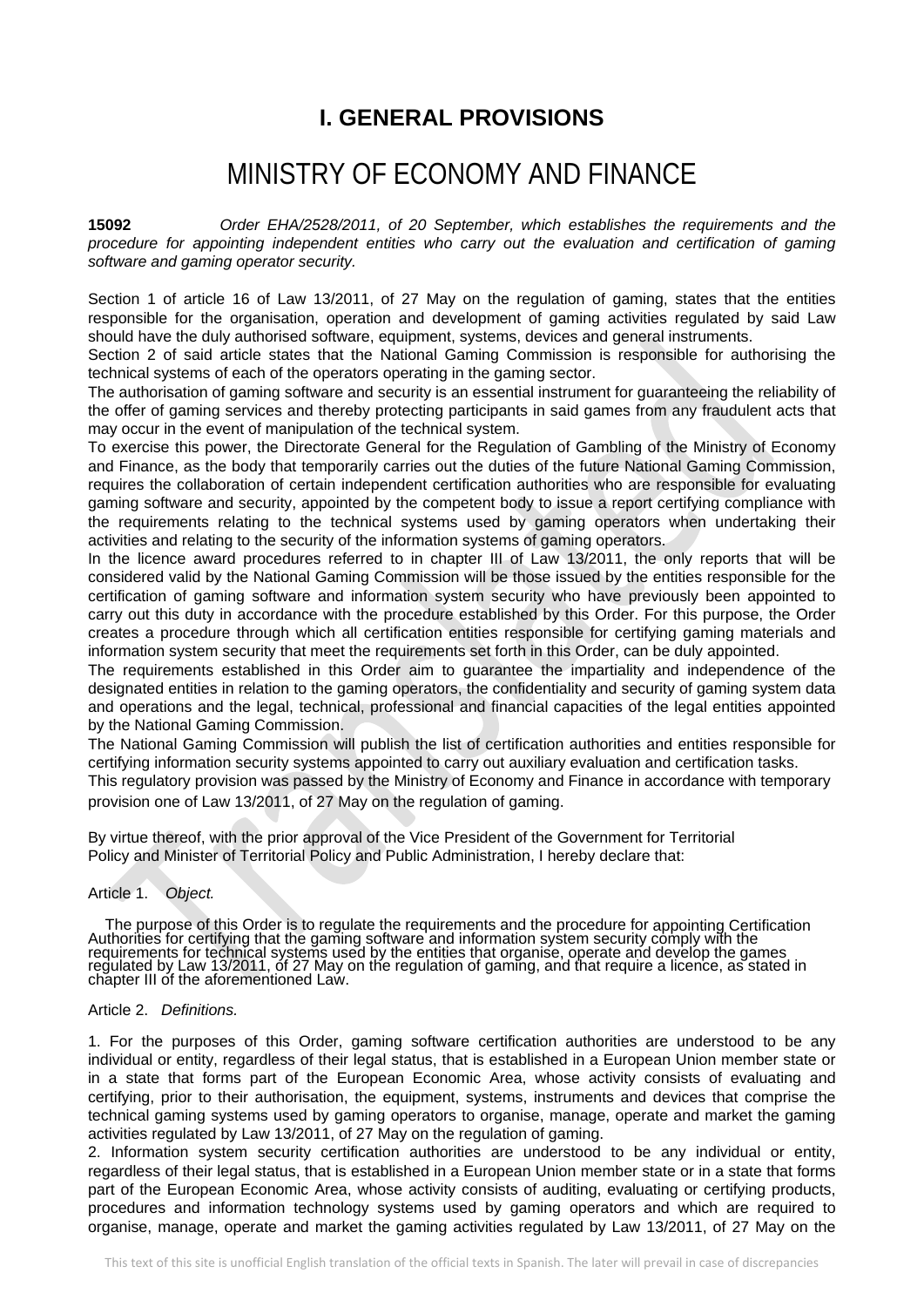regulation of gaming.

Article 3. *Requirements.*

1. Interested parties may apply to be appointed to carry out the evaluation and verification of gaming software or to evaluate the security of information systems, or both of the activities referred to in article 1. They must provide evidence of the following:

a) Sufficient legal, professional, technical and financial capacity to carry out the evaluations needed to certify the technical systems used by gaming operators, and the security of said systems.

To recognise their professional capacity as a Certification Authority for certifying the security of information systems, the personnel carrying out the evaluation and certification of the technical systems must have, at least the following, or equivalent, certifications:

- 1. º CISA (Certified Information System Auditor).
- 2. º CISM (Certified Information Security Manager).
- 3. º SSCP (Systems Security Certified Practitioner).
- 4. ºCISSP (Certified Information Systems Security Professional).

b) Independence and impartiality in relation to the gaming operators, and may not be subject to any conflict of interest that could affect the result of their evaluation and certification work.

c) Confidentiality with regard to the evaluations, the results of these and any other matters of which the Authority has knowledge due to any needs pertaining to the evaluations. This requirement only applies to non-public information.

2. Applicants may prove that they fulfil these requirements by submitting any documentation on the technical, professional or financial capacity of companies within their business group with whom they hold service provision agreements covered by this Ministerial Order and which guarantee that these are carried out under conditions identical to those required by this regulation.

#### Article 4. *Verification of requirements.*

1. In order to verify compliance with the requirements, the applicant must provide the following documentation along with their application:

With regard to legal capacity.

a) Articles of association and, where applicable, corporate bylaws. If it is a business association, the articles of association must be duly entered in the Business Register or an equivalent body in the case of foreign companies, in which case they must be translated into Spanish.

b) Notarial copy or duly apostilled copy of the powers awarded by the company to contract obligations on their behalf.

 c) Synopsis or organisational chart of the entity or company. With regard to professional and technical capacity.

d) Document providing evidence of professional experience and national and international references detailing any work carried out in the field of approving technical gaming systems and information security systems.

e) List of employees and the certifications demanded in article 3.1.a) of this Order of the professionals charged with carrying out the work.

f) Detailed description of the methodology used to approve or verify technical systems, adapted to international regulations.

g) Report form used for documenting the technical system evaluation work carried out, the reports on the results of use cases and intrusion tests where applicable.

h) Description of the procedures and measures adopted by the Certification Authority or security certifier in order to guarantee that both the information handled and the results obtained whilst undertaking their work are kept securely in the strictest confidence.

With regard to financial capacity.

i) Updated report on the last year's financial statements. With regard to independence and impartiality.

j) Statement of liability signed by the legally responsible person from the entity declaring that they do not maintain relations and are not dependent on any other companies, private entities or bodies that have an interest in the results of the verifications.

With regard to confidentiality.

k) Statement of liability signed by the legally responsible person from the entity declaring that they uphold the confidentiality of the results of the verifications.

2. If it is a public institution or university applying to be appointed a Certification Authority, the accreditation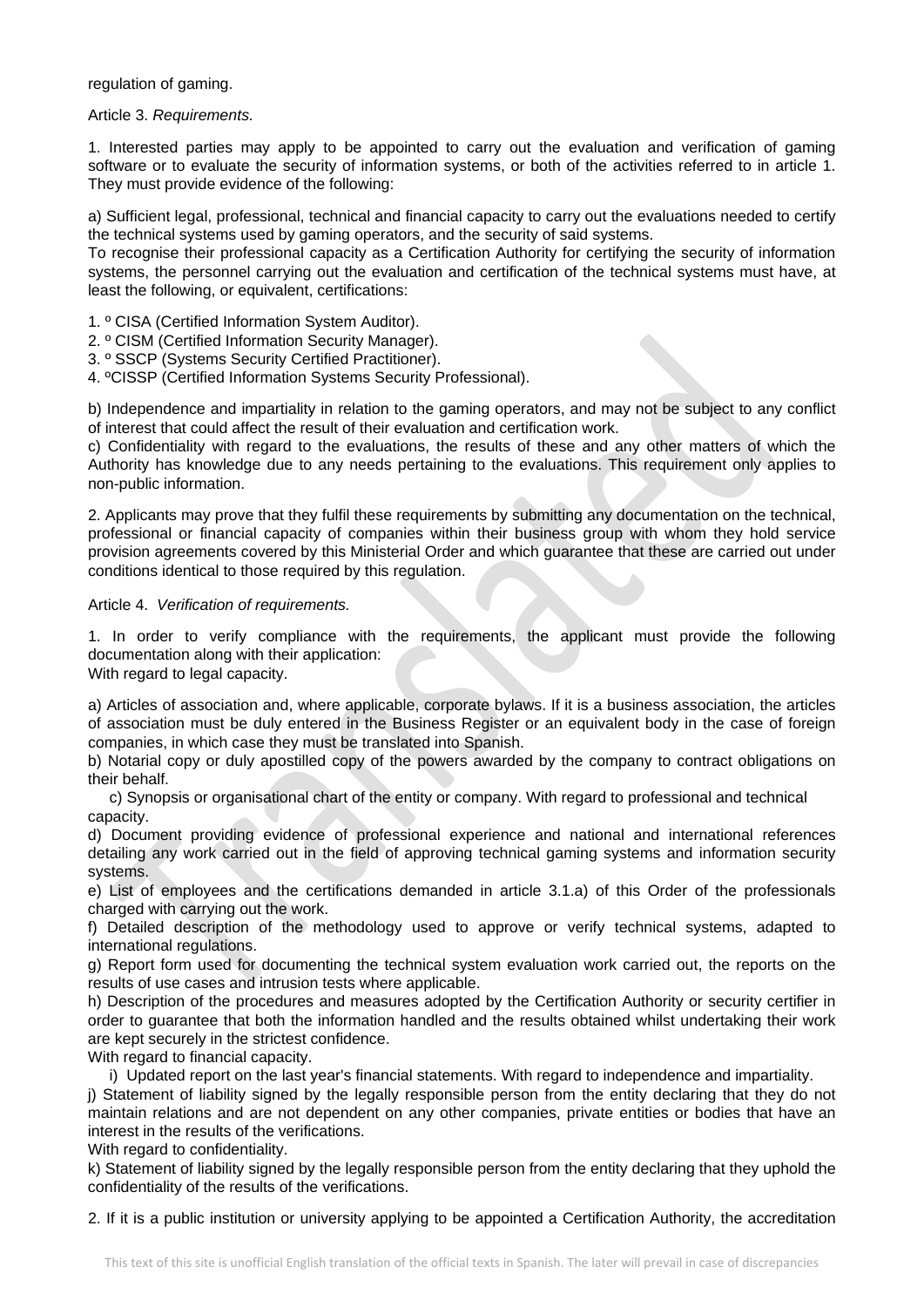demanded in letter i) of article 4.1 of this order should not be included.

3. Public documentation on companies established outside Spain should be submitted duly translated into Spanish and with the corresponding apostille.

Article 5. *Obligations of the certification authorities.*

The entities designated as certification authorities must:

1. Facilitate, for the competent administrative body, the supervision and control of evaluation and certification activities in order to verify compliance with the criteria established for said activities.

2.- Issue reports in accordance with the model established by the National

Gaming Commission.

3. Provide an email address or physical address in Spain for notifications.

4. Inform the competent administrative body of any events that could in any way affect the results of the evaluation conducted, regardless of their origin.

5. Abstain from conducting evaluations on the technical systems used by a gaming operator if this entails a conflict of interest with the operator.

6. Inform the competent administrative body of the identity of the people authorised to sign the evaluation reports and of any changes in personnel assigned to this task.

7. Inform the competent administrative body of any changes in the legal or organisational structure of the company, providing the necessary documentation.

8. Comply with the corresponding obligations regarding the confidentiality of data provided by the gaming operators, implementing for this purpose any security measures deemed necessary.

# Article 6. *Initiating the designation procedure.*

1. The designation application can be submitted at the register of the National Gaming Commission or any other place provided for in article 38.4 of Law 30/1992, of 26 November on the Legal System for Public Administrations and Common Administrative Procedure. Said designation application can also be submitted by electronic means through the electronic office of the National Gaming Commission.

2. The designation application, addressed to the National Gaming Commission, must contain:

A) Identification of the applicant or their representative, indicating the preferred means and place to which notifications should be sent.

B) Application which clearly specifies that the applicant wishes to be designated a Certification Authority for gaming software or as a certifier of information system security, or both.

C) Place and date.

D) Signature of the applicant or proof of the authenticity of their wish, expressed by any means.

3. The documentation indicated in article 4 of this Order should be submitted together with the designation application.

#### Article 7. *Correcting and improving the application.*

1. If the designation application does not meet the requirements or does not include the documents indicated above, the interested party will have ten working days in which to make any corrections or provide the required documents and will be informed that if they do not, their application will be cancelled under the terms established in article 71 of Law 30/1992, of 26 November on the Legal System for Public Administrations and Common Administrative Procedure.

2. During the application procedure, the interested party may be required to provide additional information or documentation needed to reach a decision.

## Article 8. *Completion of the procedure.*

1. The National Gaming Commission, through a resolution passed by the Chairman of the Commission, will make a decision on any designation applications submitted and will grant the designation once it has verified that the applicant meets the requirements established in this ministerial order. The maximum period for reaching a decision and notifying the applicant of said decision is six months from the date the application is entered in the Register of the competent body for processing. The application to be designated a certification authority will be considered favourably accepted if, following the deadline for reaching a decision on said application, the Chairman of the National Gaming Commission has not expressly announced his decision regarding said application.